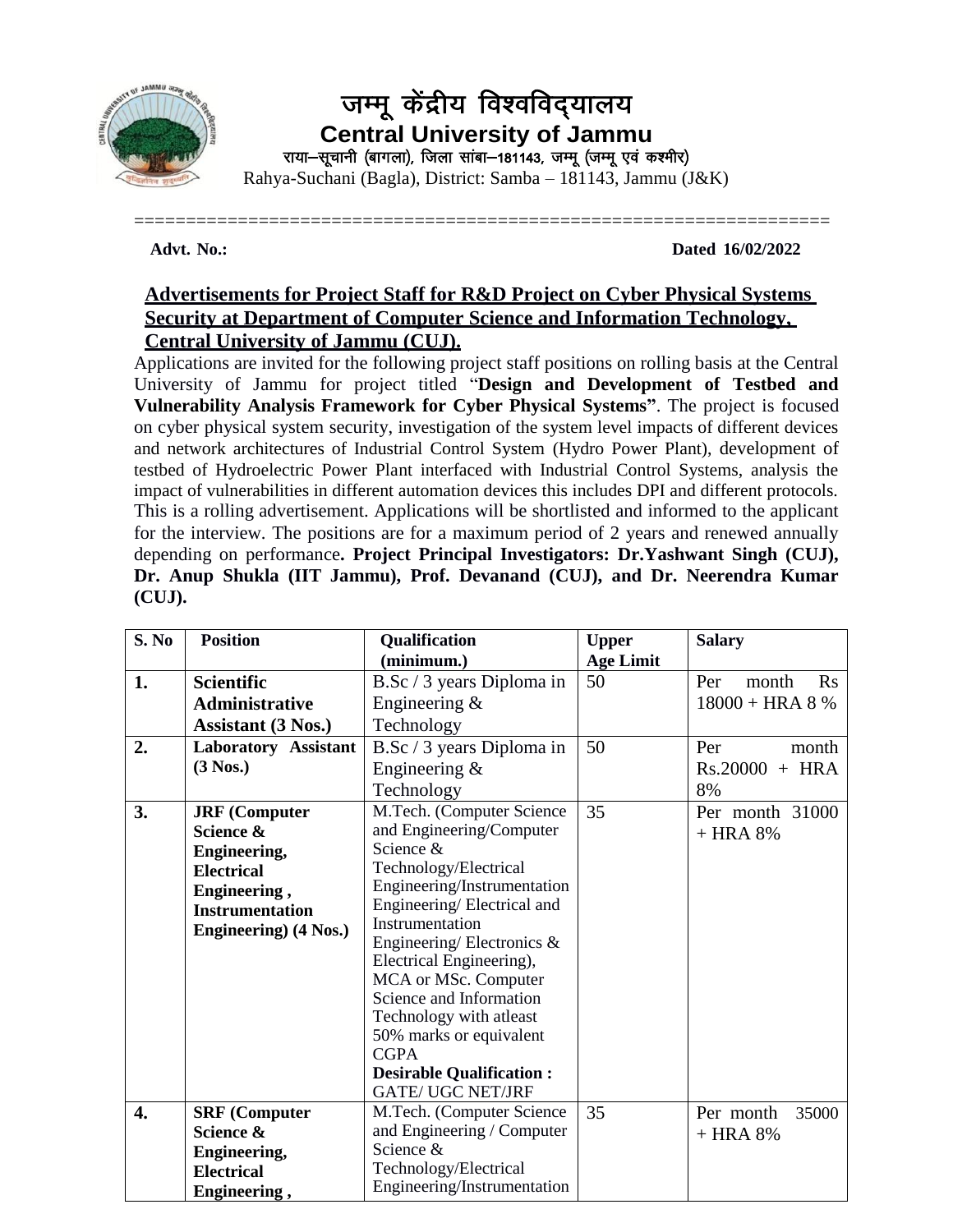|    | <b>Instrumentation</b><br>Engineering) (4 Nos.) | Engineering/Electrical and<br>Instrumentation<br>Engineering/Electronics $\&$<br>Electrical Engineering),<br>MCA or MSc. Computer<br>Science and Information<br>Technology with atleast<br>50% marks or equivalent<br><b>CGPA</b><br><b>Desirable Qualification:</b><br><b>GATE/ UGC NET/JRF</b><br><b>Experience:</b> 2 years'                                                                                                       |    |                    |       |
|----|-------------------------------------------------|---------------------------------------------------------------------------------------------------------------------------------------------------------------------------------------------------------------------------------------------------------------------------------------------------------------------------------------------------------------------------------------------------------------------------------------|----|--------------------|-------|
|    |                                                 | experience in Research and<br>Development in Industrial<br>and Academic Institutions or<br>Science and Technology<br>Organizations and Scientific<br>activities and Services                                                                                                                                                                                                                                                          |    |                    |       |
| 5. | <b>Senior</b><br>Project                        | M.Tech (Computer Science                                                                                                                                                                                                                                                                                                                                                                                                              | 35 | Per month          | 42000 |
|    | Associate (3 Nos.)                              | and Engineering/Computer<br>Science &<br>Technology/Electrical<br>Engineering/Instrumentation<br>Engineering/Electrical and<br>Instrumentation<br>Engineering/Electronics $\&$<br>Electrical Engineering),<br>MCA or MSc. Computer<br>Science and Information<br>Technology with atleast<br>50% marks or equivalent<br><b>CGPA</b><br><b>Desirable Qualification:</b><br><b>GATE / UGC NET/JRF</b><br>Ph.D. in relevant<br>discipline |    | $+$ HRA 8%         |       |
|    |                                                 | <b>Experience:</b> 2 years'<br>experience in Research and<br>Development in Industrial<br>and Academic Institutions or<br>Science and Technology<br>Organizations and Scientific<br>activities and Services                                                                                                                                                                                                                           |    |                    |       |
| 6. | <b>Project Scientist I</b><br>$(3$ Nos.)        | M.Tech (Computer Science<br>and Engineering/Computer<br>Science &<br>Technology/Electrical<br>Engineering/Instrumentation<br>Engineering/Electrical and<br>Instrumentation<br>Engineering/Electronics $\&$<br>Electrical Engineering),<br>MCA or MSc. Computer<br>Science and Information<br>Technology with atleast<br>50% marks or equivalent                                                                                       | 40 | Per month<br>$+8%$ | 56000 |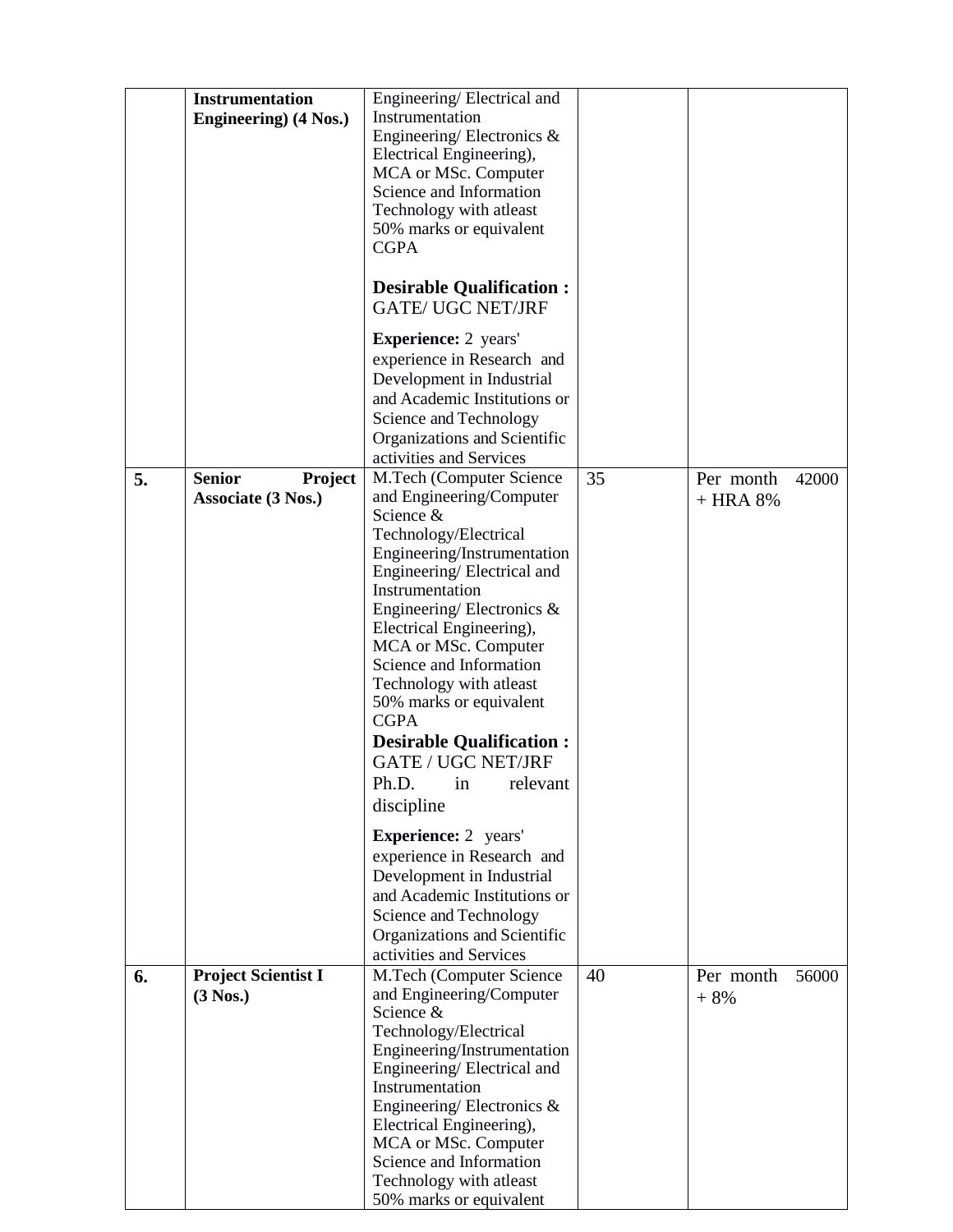|  | <b>CGPA</b>                     |  |
|--|---------------------------------|--|
|  |                                 |  |
|  | <b>Desirable Qualification:</b> |  |
|  | <b>GATE/ UGC NET/JRF</b>        |  |
|  | Ph.D. in relevant               |  |
|  | discipline                      |  |
|  |                                 |  |
|  |                                 |  |
|  | <b>Experience:</b> 2 years'     |  |
|  | experience in Research and      |  |
|  | Development in Industrial       |  |
|  | and Academic Institutions or    |  |
|  | Science and Technology          |  |
|  | Organizations and Scientific    |  |
|  | activities and Services         |  |

#### **Additional Requirements:**

- 1. The staff is required to be physically working from Central University of Jammu for the duration of the project.
- 2. For JRF/SRF/Senior Project Associate/Project Scientist experience in programming in C/C++/Python/Java is highly desirable.
- 3. For JRF/SRF/Senior Project Associate/Project Scientist working in multiple OS platforms, Windows, Linux, MAC, and Android are highly desirable.
- 4. For JRF/SRF/Senior Project Associate/Project Scientist should be well-versed with testing tools like Metasploit, Wireshark, Nmap, Sparta, and KaliLinux.
- 5. For JRF/SRF/Senior Project Associate/Project Scientist should be well-versed in firmware extraction and analysis tools like Shikra, JTagulator, Buspirate, Winwalk, Open OCD, Flash ROM, and Gidra.
- 6. For JRF/SRF/Senior Project Associate/Project Scientist positions, willingness to learn new software tools and experiment is essential.
- 7. For JRF/SRF/Senior Project Associate/Project Scientist will be required to work in deliverable mode and adhere to deadlines set by the project investigator.
- 8. For JRF/SRF/Senior Project Associate/Project Scientist experience in firmware extraction, deep packet inspection, vulnerability analysis of industrial control systems.
- 9. For JRF/SRF/Senior Project Associate/Project Scientist more experience candidates in relevant skills will be preferred.
- 10. For JRF/SRF/Senior Project Associate/Project Scientist, experience in GUI interfaces (desktop or Mobile or Web) is desirable.
- 11. For positions higher than Scientific Administrative Assistant and Laboratory Assistant, Master's or PhD degree is compulsory with relevant experience in cyber physical system security.
- 12. For positions higher than Scientific Administrative Assistant and Laboratory Assistant, hands-on experience in vulnerability analysis, cyber security of hydro power plant, and relevant skills will be given higher preference.
- 13. Knowledge of vulnerability analysis and penetration testing using different tools. Focus will be on web security, network security, OS and system software vulnerabilities.
- 14. Knowledge of deployment of virtual machines / containers using different open source softwares such as VMware, Docker and management using tools like Kubernetes.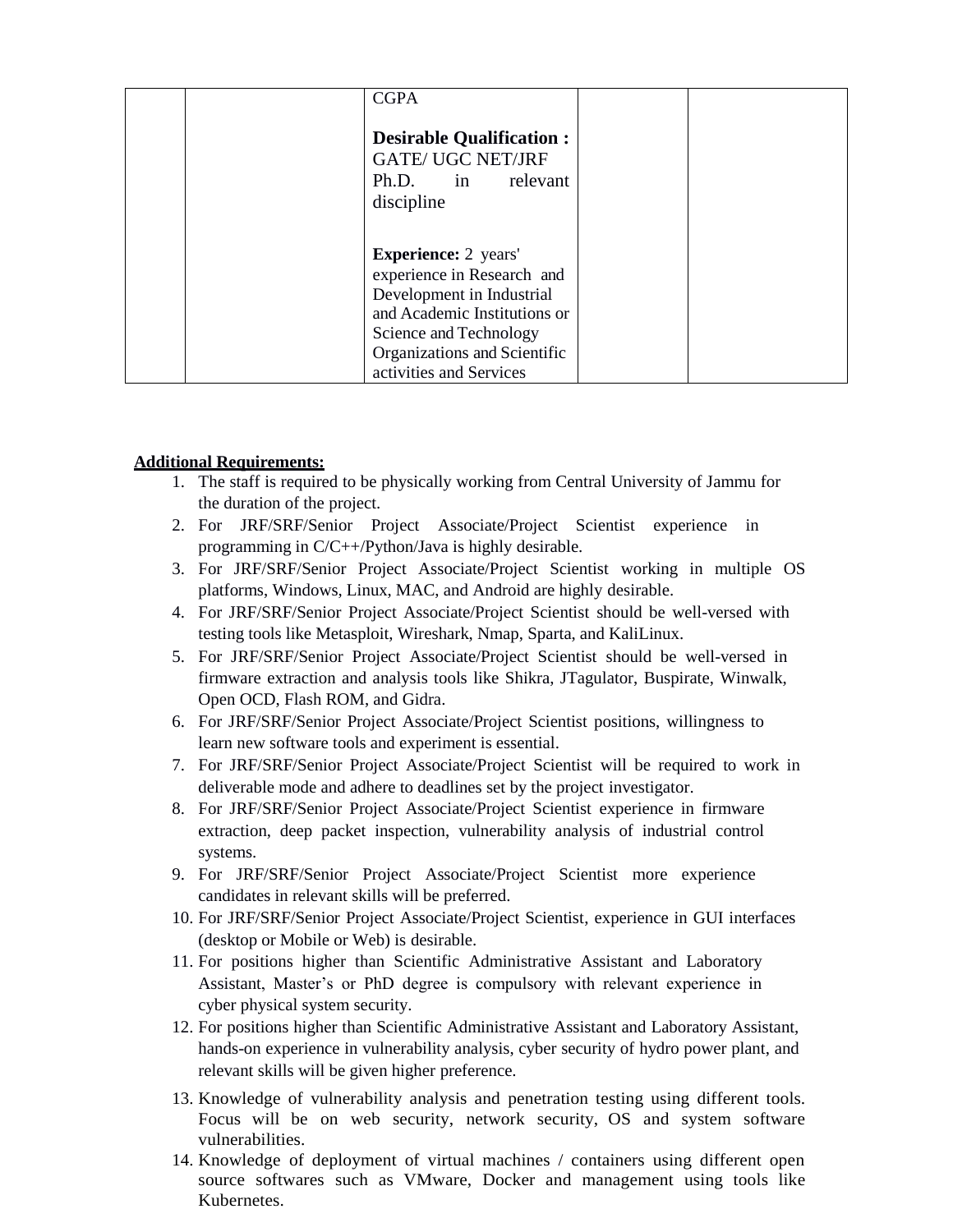- 15. Knowledge of Hydro Power Plant components like PLCs, RTUs, SCADA, HMI, Data Historian, Industrial Firewall and Protocol Fuzzers.
- 16. Comfortable in programming languages such as shell scripting / YAML / Python / GO etc.
- 17. Knowledge of configuring and troubleshooting servers (DHCP, DNS, web server etc.) and networking.
- 18. Basic web development

#### **How to apply**:

Duly filled application form along with the requested details, scanned copies of certificates, other supporting documents, should be emailed to **cps.kcst@cujammu.ac.in**. Candidates who are already employed should produce a relieving certificate from their employers if selected. The interview will be conducted for all shortlisted candidates.

#### **Important information:**

- 1. In most cases, the candidate needs to report to Central University of Jammu campus for work. In exceptional cases of working from a remote location, the candidate needs to report physically in the campus at least twice a month.
- 2. Shortlisted candidates will be required to appear for a written test / interview (online/offline mode).

#### **Attention:**

- 1. The applicant will be responsible for the authenticity of the information, other documents, and photographs submitted.
- 2. Merely possessing the prescribed qualification does not ensure that the candidate would be called for an Interview. The candidates may be shortlisted based on merit and need for the project.
- 3. Shortlisted candidates will be informed by e-mail about the Written/interview. So, the candidate must provide valid e-mail IDs, phone number/mobile number information in their applications.
- 4. Shortlisted candidates must present themselves for the Written/interview on the notified date with an updated CV and original and attested photocopies of mark sheets/ certificates in support of their academic qualifications. The time and date of the Written/interview will be informed to the shortlisted candidates by e-mail.
- 5. Candidates who are already employed should produce a relieving certificate from their employers if selected.
- 6. The date of interview will be informed to the shortlisted candidates through email.
- 7. The vacancies for each post is determined based on the requirement of the project.
- 8. All appointment will be made initially for a period of one year on contract basis. It may be extended further based on the performance.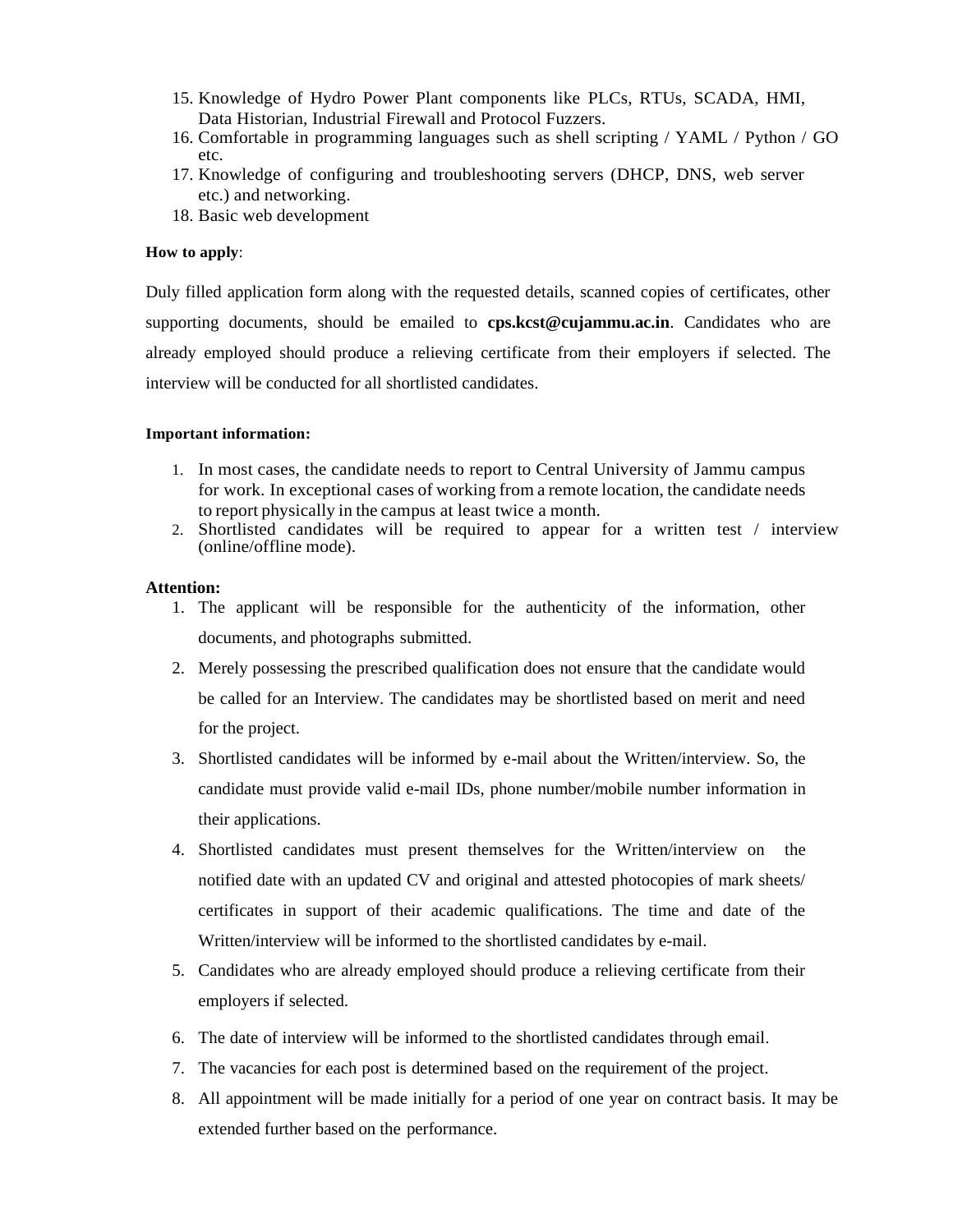

# जम्मू केंद्रीय विश्वविद्यालय **Central University of Jammu**

राया—सूचानी (बागला), जिला सांबा—181143, जम्मू (जम्मू एवं कश्मीर)

Rahya-Suchani (Bagla), District: Samba – 181143, Jammu (J&K)

## **Application Form JRF/SRF/Senior Project Associate/ Project Scientist**

(Please read the instructions before filling)

| 1.                                                                           | Name (Mr./Mrs./Ms.)                                 |                | :                      |                |                | Please affix a                |
|------------------------------------------------------------------------------|-----------------------------------------------------|----------------|------------------------|----------------|----------------|-------------------------------|
| 2.                                                                           | Date of Birth                                       |                | $\ddot{\cdot}$         |                |                | recent passport<br>size color |
| 3.                                                                           | Age as on last date of Submission                   |                | $\ddot{\cdot}$         |                |                | photograph                    |
| 4.                                                                           | Category (Gen/OBC/SC/ST)                            |                | $\vdots$               |                |                |                               |
| 5.                                                                           | Address for correspondence                          |                | $\ddot{\cdot}$         |                |                |                               |
|                                                                              |                                                     |                |                        |                |                |                               |
| 6.                                                                           | Contact No. (Mobile)                                |                | $\ddot{\cdot}$         |                |                |                               |
| 7.                                                                           | Email                                               |                | $\ddot{\cdot}$         |                |                |                               |
| 8.                                                                           | Skype ID                                            |                | $\ddot{\cdot}$         |                |                |                               |
| 9.                                                                           | <b>Highest Qualification</b>                        |                | :                      |                |                |                               |
|                                                                              |                                                     |                |                        |                |                |                               |
| 10.                                                                          | Position applied for                                |                | $\bullet$              |                |                |                               |
| 11.                                                                          | Qualifications                                      |                |                        |                |                |                               |
| University<br><b>Degree</b>                                                  |                                                     |                | <b>Year of Passing</b> | <b>Subject</b> | Percentage/GPA |                               |
|                                                                              |                                                     |                |                        |                |                |                               |
| Ph.D.                                                                        |                                                     |                |                        |                |                |                               |
|                                                                              | Ph.D. thesis title                                  |                |                        |                |                |                               |
|                                                                              | M.Tech/M.E/M.Sc.                                    |                |                        |                |                |                               |
|                                                                              |                                                     |                |                        |                |                |                               |
| B.E./B.Tech/B.Sc.                                                            |                                                     |                |                        |                |                |                               |
| Diploma                                                                      |                                                     |                |                        |                |                |                               |
| 12 <sup>th</sup>                                                             |                                                     |                |                        |                |                |                               |
|                                                                              |                                                     |                |                        |                |                |                               |
| 10th                                                                         |                                                     |                |                        |                |                |                               |
| CSIR-UGC NET including LS<br>12.                                             |                                                     | $\ddot{\cdot}$ |                        |                |                |                               |
|                                                                              | (year; roll no., rank)                              |                |                        |                |                |                               |
| 13.                                                                          | GATE (year; registration no.; valid<br>score; rank) |                | $\ddot{\cdot}$         |                |                |                               |
| Experience, if any (if needed<br>14.                                         |                                                     | $\ddot{\cdot}$ |                        |                |                |                               |
| provided in extra sheet as Annexure)<br>Number of publications in SCI<br>15. |                                                     |                |                        |                |                |                               |
| journals, if any (attach photocopy of                                        |                                                     |                |                        |                |                |                               |
| first page)                                                                  |                                                     |                |                        |                |                |                               |
| Signature of candidate<br>16.                                                |                                                     | $\ddot{\cdot}$ |                        |                |                |                               |